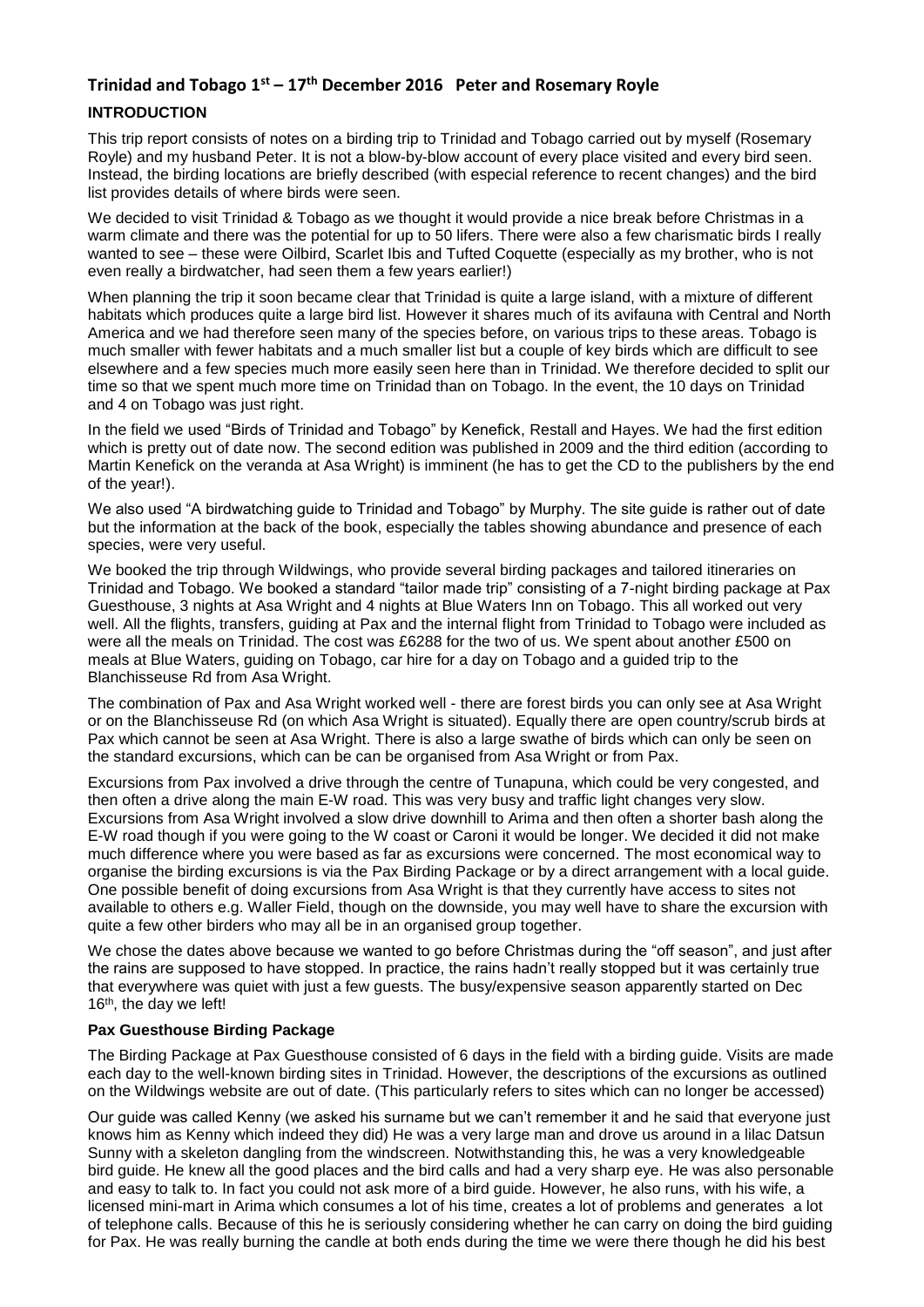to make sure this did not impact our birding. (Note that Kenny also has a minibus but it was in the garage at the time we were there, hence the Datsun Sunny which was, in fact, perfectly comfortable though not suitable for some of roads we could potentially have attempted)

The accommodation at Pax was old fashioned but full of character. Our room was en suite and had air con. and a fan – everything worked just fine. The food was excellent and the owners, Gerard and Oda, were extremely welcoming. The staff were very helpful and pleasant.

### **Asa Wright**

We had 3 days at Asa Wright which means we were entitled to an Oilbird visit and an Orientation Walk. In the event we did not get the latter as we booked an excursion to the Blanchisseuse Rd on the only available date.

Finding out about these things at Reception (e.g which day was our Oilbird visit - they are only run about twice per week) was like getting blood out of a stone – they offered no information voluntarily and seemed to expect you to read the folder in the room rather than give you basic information when you check in. A Welsh birder staying there on a Motmot Travel package at the same time did not know that you are not supposed to use bird recordings at Asa Wright – nobody had told him – this was an obvious thing to cover at check-in time.

We felt that Asa Wright is really geared up for hosting groups which either have their own guide or who have a dedicated Asa Wright guide and did not seem geared up to offer advice or planning help to independent travellers.

We spent most of our time here either on the veranda or walking the trails apart from the day trip to the Blanchisseuse Road.

The accommodation here was fine, but we had a stiff walk up the hill to our cabin (outside which were Vervain flowers hosting Tufted Coquettes). The food was not as good as Pax and often cold, though perfectly edible. The domestic staff were taciturn and unhelpful, but the naturalist guides on the veranda were usually good, pro-active and helpful.

One odd thing about Asa Wright is their insistence on providing a hot lunch in the field. This means you must have a picnic table to put it on which generally means that you must have lunch in a spot which is not very good for birding.

The "famous" Asa Wright cocktails seem to have gone downhill – instead of the expected unlimited supplies of alcoholic punch, we were given a glass of excessively sweet pink stuff with barely detectable rum!

#### **Tobago - Bluewaters Inn**

We found that there was reasonably birding in the grounds – good views of Motmots for example. Starwood Trace above the hotel was also good.

The accommodation was fine though the room servicing was not up to scratch.

The food was good but the evening menu was very expensive. The lunchtime menu was much better value and in some ways more interesting. Without a car it is not really possible to eat out as Speyside is a good mile away, up and down a lot of hill that you probably would not want to walk at night (though I expect taxis are available)

We hired a car for one day while we were here – it was amazingly easy to do, all organised by reception. It only cost US\$60 and driving was easy.

We had booked a full morning tour to the Gilpin Trace area and an afternoon tour of Little Tobago with Newton George by email before we left. Newton was obviously a very experienced guide but he seemed keen to satisfy everyone (or maximise his profits) and get as many people as possible on his outings. We thought we had booked a private trip but apparently not – 4 more people turned up and they were not birdwatchers. He seems to charge the same per person however many people are in the group. In the event he did an amazing job of keeping the non-bird-watchers happy with jacamars and motmots and us happy with spinetails and antwrens so we did actually see most of our key species. He then took us to his home to see Ruby-topaz Hummingbird so we can't really complain. The tour cost \$US65 per person.

# **Itinerary**

Our days were spent as follows:

- 1 Fly to Trinidad with BA from Gatwick
- 1 around Pax guesthouse and the road up the hill
- 2 Aripo Research Station entrance road and Nariva Swamp/East coast
- 3 Arena forest am then Waller Field pm
- 4 The Wildlife Trust then the Waterloo Bay area, Caroni Swamp pm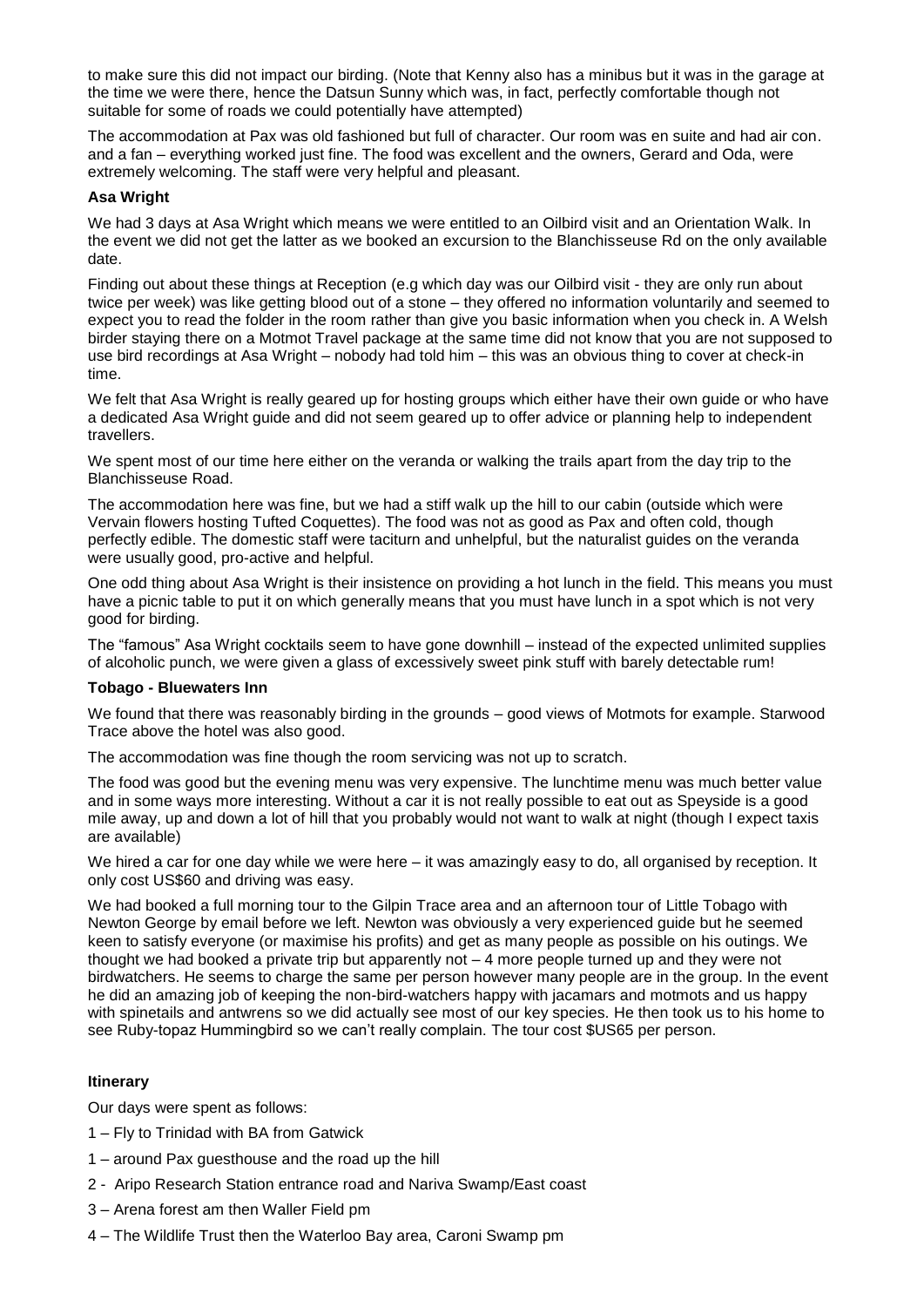5 – Heavy rain in early morning and low cloud so cancelled Blanchisseuse Rd and went back to Caroni to birdwatch from the land then to the Caroni rice-fields then back to Pax for the afternoon.

6 – Very early start for Grande Riviere and the Trinidad Piping Guan. Pax in the afternoon.

- 7 Transfer to Asa Wright. At Asa Wright in afternoon on balcony and trails.
- 8 Blanchisseuse Rd with Asa Wright guide.

9 – Oilbird visit at Asa Wright then on the veranda and trails in the afternoon.

10 – morning flight to Tobago and transfer to Bluewaters Inn. Afternoon around Bluewaters and along Starwood Trace.

- 11 Starwood Trace in the morning, Little Tobago pm
- 12 Morning on Roxburgh/Bloody Bay Rd and Gilpin Trace with Newton George.

12 – Hired a car and explored the E end of Tobago. In pm went back to Gilpin Trace to explore on our own. In evening drove to Flagstaff Hill.

13 – Morning at Bluewaters then fly to Gatwick from Tobago

### **BIRDING LOCATIONS – TRINIDAD**

*(Many of these locations are well described in Murphy or in various trip reports so they are not covered in detail)*

#### **Pax Guesthouse, the road up the hill and the Donkey Trail**

We spent quite a lot of time at Pax Guesthouse birding from the three balconies. This was very productive for hummingbirds and honeycreepers and we also saw doves, thrushes, parrots, birds of prey and a Bat Falcon. The lower balcony is the best for hummingbirds, but for some reason the feeders are positioned even lower down so you have to peer over the edge or through the wire barrier to see the feeders.

The road up to the top of the hill does not look particularly promising – it has hairpin bends and between the hairpins are areas of scrub, tall grass, a few trees, and, at the W end of the hairpins, good forest. However, we notched up 55 species here on our first morning with Kenny and on subsequent excursions on our own (most mornings before breakfast and sometimes the afternoon) we found about another 10 species. In fact, each time we walked it we found a new flycatcher! The view overlooking the forest on the ridge to the E was very good for raptors.

The Donkey Trail is more enclosed and less easy to bird but can apparently be good in the early morning. We never walked far along the tracks but I believe you can still walk to the top of the hill.

It was good to be able to walk around on our own at Pax – the road and Donkey Trail are considered to be safe, located as they are right next to a monastery!

### **Aripo Research Station**

We went to Aripo Research Station but were not allowed in - apparently this happens from time to time but it is possible that this is a permanent change. We birded the entrance road and managed to find a Redbreasted Blackbird, Savannah Hawk, White-winged Swallows etc. but Aripo is/was a classic site for several seedeaters and other short grass birds and there seemed to be no alternative locations for these birds.

It is also a standard spot for night birding – again, there seemed to be no secure alternative.

#### **Nariva Swamp**

A long but productive day. We visited the Western area to try and find the re-introduced Blue-and-Yellow Macaws – unsuccessfully, but there were several good bits of habitat on the way. Then to the Manzanilla area and southwards past the famous miles of coconut palms. A stop by some mangroves was very productive with Silvered Antbird and Bi-coloured Conebill. Then on to Kernahan Trace where we had excellent views of Long-winged Harrier. Unfortunately the grass/reeds were a bit long for bitterns. Then through various swampy areas and lastly to the macaw roosting site (the last part of the track was very muddy and potholed so we had to walk). The parrot roosting site was full of Orange-winged and Yellowcrowned Parrots and our only Common Ground-dove but alas no Red-bellied Macaws.

### **Arena Forest**

Our best birding here was right on the edge of the forest by the last little building before the forest proper. We saw Trinidad Euphonia (it was calling – a very distinctive sound) and Striped Cuckoo here. The forest was quite quiet as very few birds were singing yet but I suspect it can be very good. We did manage to see Long-billed Gnatwren and some woodcreepers and woodpeckers.

### **Waller Field**

This area is now a Tech Park, fenced and with a security entrance. We could only get in by pretending to be from Asa Wright, as Asa Wright have obviously set up some kind of agreement with the site owners. And we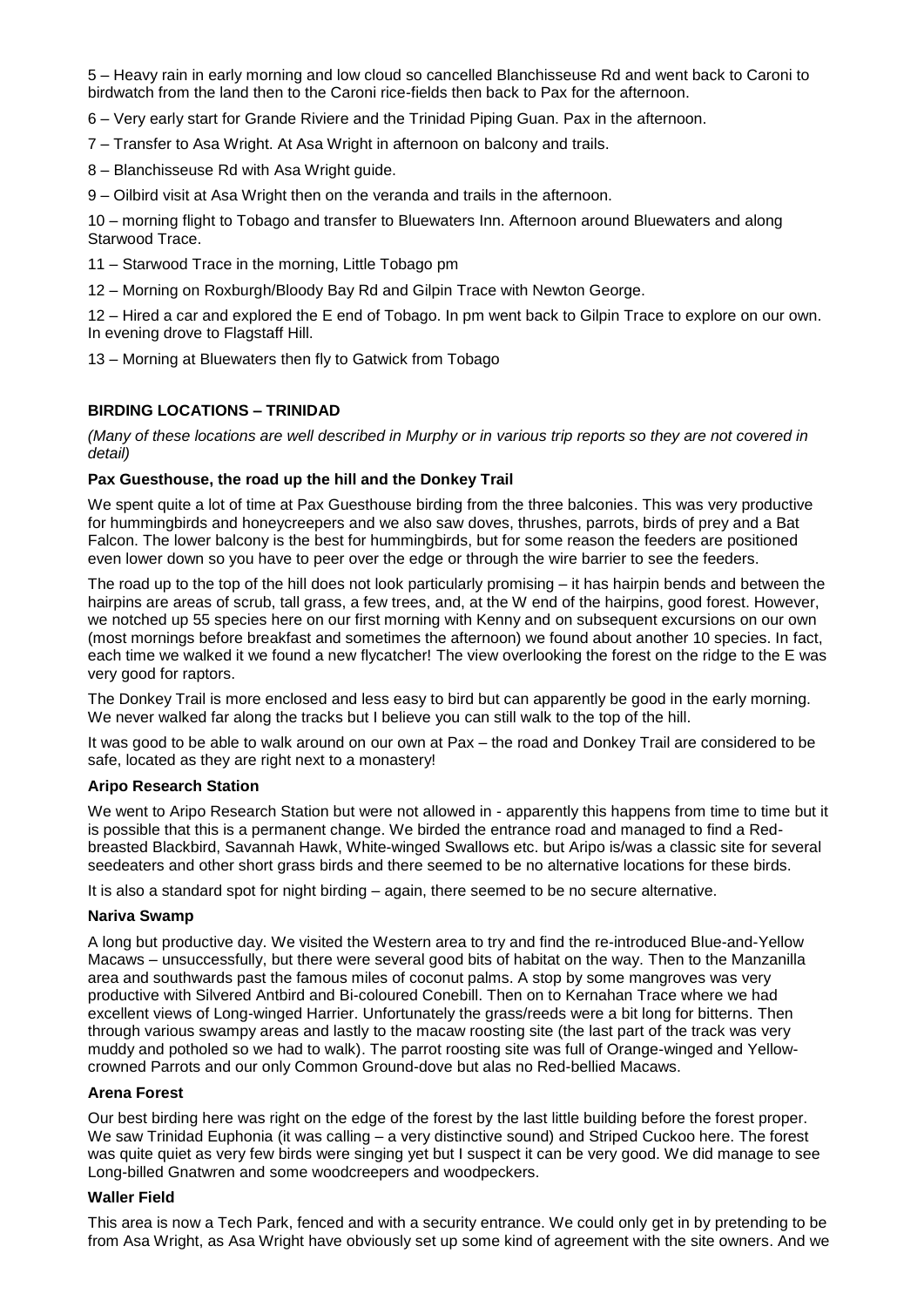had to be out by 6:00 pm so no night birding was possible. We had terrific views of the Red-bellied Macaws here, also Sulphury Flycatcher. We waited for the Moriche Oriole to call but had to leave for the 6:00pm deadline – Asa Wright clients saw it here at dusk a few days later.

### **The Wildlife Trust**

Right down in the SW of the island this place was worth visiting. We had our best views of Yellow-hooded Blackbird here and very close views of Masked Cardinal, Green Kingfisher and Limpkin.

# **The Waterloo Bay area**

Carli Bay, Waterloo causeway, the Floating Temple and Brickfields **–** all these areas were productive, especially the Waterloo causeway for waders, and Brickfields for the gull/tern roost (you had to walk out a little way on to a muddy promontory to see the small offshore island containing the roosting gull, terns and skimmers). It is important to visit this area when the tide is low-ish – say lower than half tide.

### **Caroni Swamp**

We managed to get on to a boat with Asa Wright clients, so we were with other birdwatchers. This is important if you want to have a bird-spotting boat driver who will find other key mangrove birds (Greenthroated Mango, Bi-coloured Conebill, Straight-billed Woodcreeper) as well as watch the Ibis roost. It is worth noting that on our last day the weather in the evening was awful, so do not leave this trip to the last day as many people do!

It is also worth birdwatching from the tarmac road which runs alongside the drain. We saw Rufous-necked Wood-rail in the mangroves here and had excellent view of Black-crested Antshrike which Kenny called in. We also had better views of the roosting Tropical Screech Owl then we had from the boat.

### **Caroni Rice-fields**

We could not access all of this area as the roads were very potholed and muddy and we did not have a 4WD. The areas which we did visit were strangely quiet – there were attractive-looking wet fields with flowery and weedy edges but almost no birds. There were no insects either, except dragonflies, so I did wonder if pesticide use was the problem. Apparently the fields can be chock-a-block with passage waders but maybe we were a bit late for that.

### **Grande Riviere for the Trinidad Piping-guan**

It is a long drive round to Grande Riviere – we left Pax at 3:15 in order to be at the viewing area at 6:30. Kenny took us as far as Valencia where we were picked up by Nicholas who is the local guide who takes people to view the Guans. We negotiated the roads in the NE which had been completely blocked by landslips until a few days previously and eventually arrived at the viewing area, which has been set up opposite a small guesthouse. We saw the birds extremely well and had good views of toucans etc as well. There were plenty of other good birds there but we had already seen most of them, though it was our only site for Black-tailed Tityra.

# **Asa Wright**

The Asa Wright veranda is world-famous, though we did not see as many varieties of hummers here as we did at Pax. It was always entertaining – at dusk and first light the bats come down to eat the bananas, and there are Agoutis and Tegu lizards in addition to the birds. Our only view of a Bellbird was through a scope on the veranda and birds of prey were visible in the distance.

The main trail at Asa Wright is the Discovery trail which leads straight down along a ridge from the main building. I guess this can get quite busy but there were not many guests when we were there. Most things could be seen from this trail. Many of the other trails were not maintained – they were covered with leaves and debris and also not productive of birds. We also tried the main drive several times but saw very little – the foliage along the edge had recently been hacked down which may have contributed to this. When returning slowly from the Oilbird visit, we found a few nice birds on this trail.

We probably would have benefited from some help from Asa Wright guides on the trails but we were determined to do it ourselves!

The Vervain flowers by the main car park were out during our stay and the Tufted Coquettes could usually be found here.

#### **Blanchisseuse Road**

We were due to visit this road with Kenny but the day dawned to very poor weather and the cloud was down over the Northern Range. We therefore cancelled it and decided we would do the road a few days later as a standard trip from Asa Wright, which we did and for which we paid US\$80 per head. So several days later, we set out from Asa Wright with our guide, Rudal, and one other experienced birder and a shopping list of birds (mostly rather hard!). The birding seemed very slow indeed – there was very little calling – but we did eventually find a few good birds including Blue-headed Parrot, Red-rumped Woodpecker, Speckled Tanager, Bay-headed Tanager and Golden-headed Manakin. (Other birders also reported very slow birding on this particular day in a completely different habitat though there was no apparent reason for it.)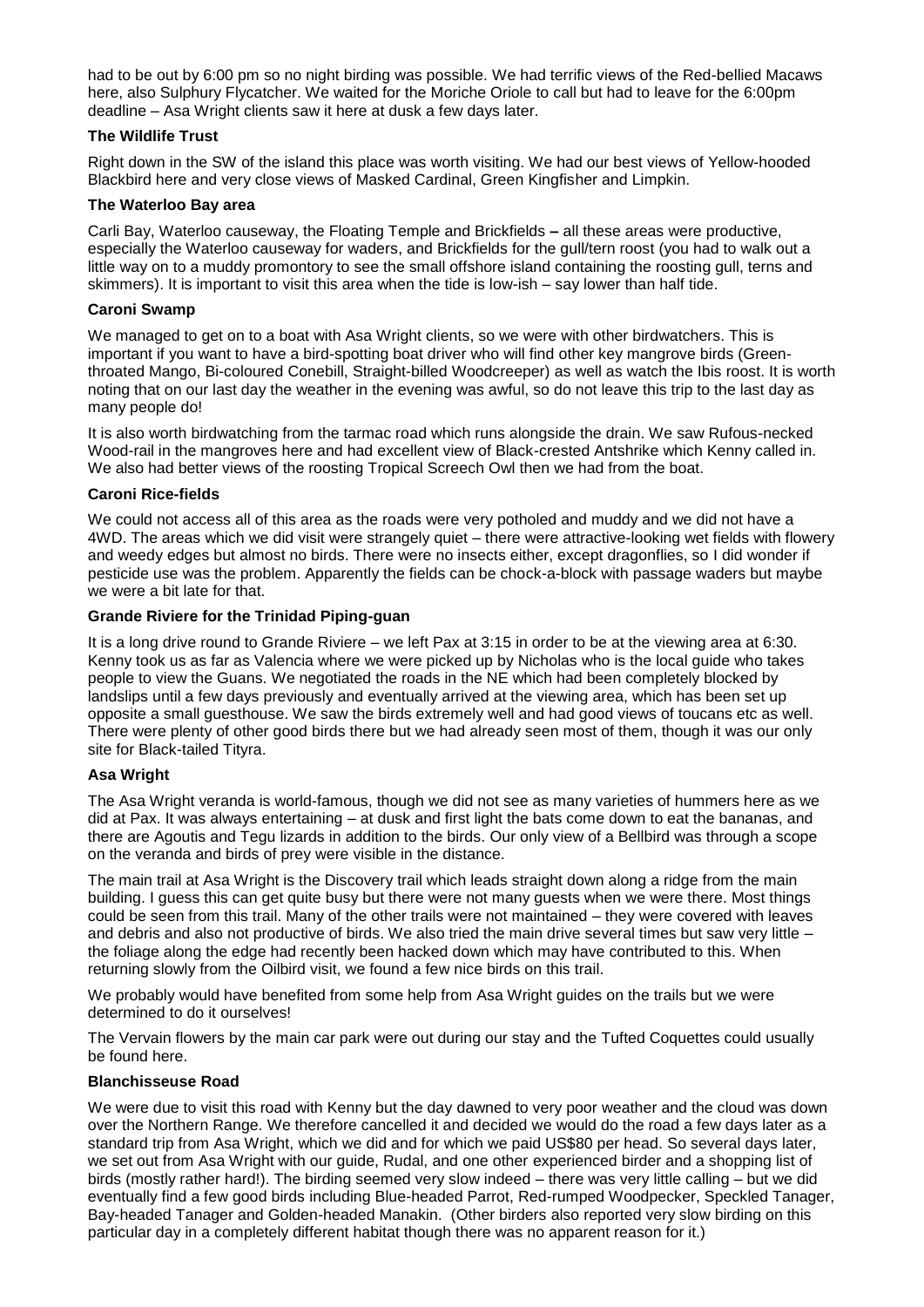# **Trincity Sewage Ponds**

Apparently access is no longer allowed. I think you can still peer through the fence.

# **BIRDING LOCATIONS - TOBAGO**

### **Roxburgh/Bloody Bay Road and Gilpin Trace (the mountain road)**

We birded this road with Newton George and then in our hire car. Newton made several good stops on the road and we had views of jacamars. motmots, trogons etc plus some of the key birds on our shopping list such as White-fringed Antwren, Olivaceous Woodcreeper and Venezuelen Flycatcher. We then walked along Gilpin Trace where we had good views of most of our target forest birds such as White-tailed Sabrewing and Striped-breasted Spinetail. We went back to Gilpin Trace the next day on our own in the afternoon to find the Yellow-legged Thrush, which we succeeded in doing.

#### **Bluewaters Inn and area**

The lawned area with big trees was good for Motmots, Red-crowned Woodpecker and flycatchers. The track which runs around the hillside above Bluewaters (Starwood Trace) provided quite good birding – jacamars, antshrikes, greenlets and flycatchers. Apparently White-fringed Antwren is there though we did not see it.

### **Little Tobago**

We did this trip with Newton George but it does not really need an expensive guide – I should think the local guides could do it just as well. It is quite a short walk up to the viewpoint – about 30 minutes. The sea was quite rough when we went across and the crossing takes about 20 minutes.

### **Flagstaff Hill**

This is a turning off the road from Bluewaters to Charlotteville about 10 minutes by car from Bluewaters. We walked it during the day and found flycatchers and huge numbers of Orange-winged Parrots. There are good views from the top. At dusk we found at least 6 White-tailed Nightjars, and we could hear more calling.

### **Newton George's garden**

In Speyside, it can be visited at any time, though it is not that easy to access. A good spot for Ruby-topaz Hummingbird and occasionally Brown Violet-ear. "Junior", one of the guides working from Bluewaters Inn, also has a garden which is good for hummingbirds.

# **BIRDING**

#### **General comments**

The lack of access to Aripo, Trincity Sewage Ponds and restricted access to Waller field meant that we missed a few birds, for which alternative locations did not seem to be available.

Our guides thought the weather was affecting the birds - the late rainy season seemed to mean that the birds had not started to breed, so they were not calling or singing much. This made the birding harder.

One strange phenomenon was that breakfast at Pax and Asa Wright was not served till 7:30 though it started getting light at about 6:00. Birders who are used to being out in the field at first light could get frustrated. But in fact it worked out OK – you could bird the immediate area before breakfast then start your birding with a guide at the strangely late hour of 8:30. In practice this worked out fine. The birds in the forest were very slow to get started – they needed sunshine to get going, and other birds seemed to be active most of the day with little evidence of a midday slump in activity.

Our overall total was 198 species with 46 lifers which we were very happy with. We could probably have added at least ten to this list if we had spent more time identifying birds of prey and looking for waterbirds and seabirds as list padding fodder.

# **Birds we were particularly pleased to see:**

**Trinidad Piping-guan –** we made a 3:15 am start to see this bird and it was worth it. There were about 5 birds sitting in the top of the trees chilling out and preening after feeding before dawn. Apparently a sighting is almost guaranteed by Nicholas, who is the local guide at Grande Riviere.

**Red-footed Booby –** at last, after missing this bird in several countries

**Scarlet Ibis** – not only at the roost but poking around on the beach with the waders at Waterloo – a stunning sight.

**Long-winged Harrier** – a very elegant and impressive bird.

**Rufous-necked Wood-rail** – apparently quite rare

**White-tailed Nightjar –** lack of access to night-birding sites in Trinidad had frustrated us so we were pleased to find at least 6 birds on the road up to Flagstaff Hill on Tobago at dusk in our hire car.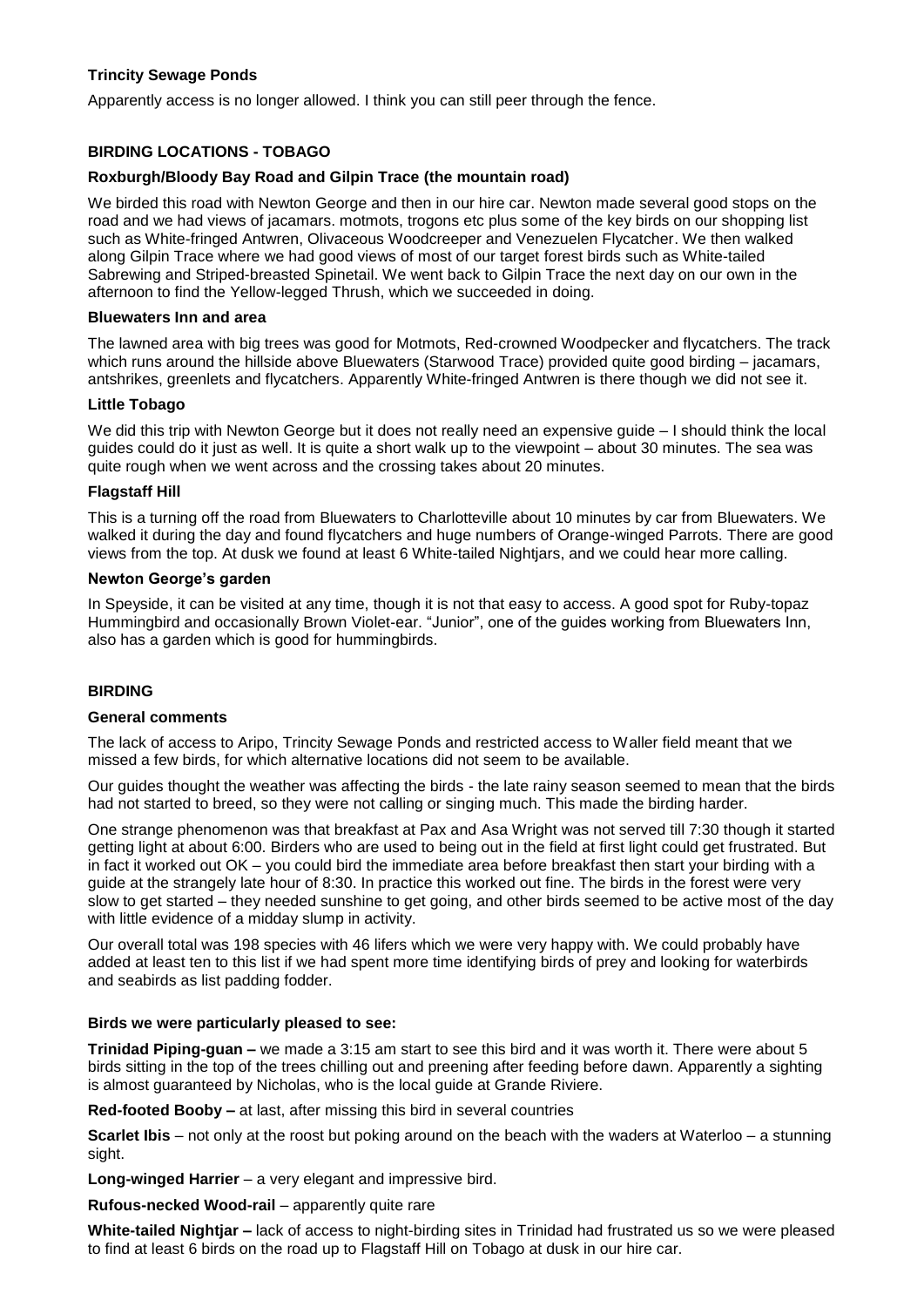**Ruby-topaz Hummingbird –** absent from Trinidad but just returning as we got to Tobago (and apparently always easier there). Newton George took us to his garden to see them.

**Tufted Coquette –** reliable on the Vervain flowers outside our cabin (the highest one) at Asa Wright.

**Red-bellied Macaw –** splendid views of perched birds eating palm nuts at Waller Field after failing at Nariva Swamp.

**Yellow-legged Thrush –** we found a family party bathing in the stream at Gilpin Trace in the afternoon, about 3:00pm.

**Yellow-bellied Seedeater –** a small colony by the road above Pax Guesthouse was a surprise. They were hard to see but singing so you could eventually pick them up.

#### **Birds we missed**

There were a few key birds we missed – these were:

**Pinnated Bittern** – at the end of the rainy season the grass and reeds at Nariva were mostly very tall and too tall to see bitterns. We did not get a chance to look for them in Aripo.

**Rufous-Crab-hawk –** no sign of it

**Mangrove/Clapper Rail –** we did actually see the back end of one in the mangroves at Nariva but not a tickable view. The pair of rails we saw at Caroni from the track turned out to be the rarer Rufous-necked Wood-rail.

**Mottled Owl/Striped Owl –** our night-birding was much curtailed and the guides do not seem to have roosting birds staked out.

**Chestnut Collared/Chapman's/Band-rumped/Lesser Swallow-tailed Swifts –** we saw Grey-rumped, Short-tailed and Fork-tailed Palm Swifts but there was no sign of the others. Time of year?

**Chestnut Woodpecker –** Our guide tried hard for this on the Blanchisseuse Rd but to no avail

**Grey-throated Leaftosser –** no sign of this or info on its whereabouts at Asa Wright.

**Olive-striped Flycatcher and Short-tailed Pygmy Tyrant** – we missed these birds (I think they are quite difficult) and the other flycatchers were hard to find – they were not calling or making themselves conspicuous. Many flycatchers we only saw once.

**Caribbean Martin –** we always knew that this bird would be absent during our visit

**Orange-billed Nightingale Thrush** – apparently extremely difficult

**Masked Yellowthroat –** our restricted access to wetland sites probably reduced our chances here

**Grassland Yellow Finch/Ruddy-breasted Seedeater/Sooty Grassquit –** our only chance would have been Aripo.

#### **Other animals**

We managed to see a Red Howler Monkey at Nariva and there were plentiful lizards and geckos everywhere. Also large iguanas at Pax and Tegu lizards at Asa Wright. Of the (something like) 165 species of bat on Trinidad we saw at least 3 different sorts on the feeders at Asa Wright and the day-flying Sacwinged Bat was common.

We saw several species of snake – tree boas over our heads in the Caroni Swamp, a small anaconda crossing the road in the Caroni rice fields and a Fer de Lance crossed the path at the top of the steps down to the Oilbird caves between myself and guy in front – it moved very fast at first then stopped, giving us all good views. It was not fully grown but they can apparently be very dangerous as soon as they are born!

Agoutis were common and cute and Red-tailed Squirrels were seen in the forests. There were plenty of butterflies on the wing – we saw many different species and identified none except for The Postman!

Spiders – Newton George showed us Trap-door Spider trapdoors on Gilpin Trace, also a huge Scorpion Whip-spider (about 9 inches across its longest legs) both of which were fascinating.

#### **BIRD LIST**

| <b>Name</b>                      | Trin | Tob | <b>Notes</b>                                        |
|----------------------------------|------|-----|-----------------------------------------------------|
| Little Tinamou                   | н    |     | Heard several times in forest                       |
| Black-bellied Whistling-<br>Duck |      |     | Numerous at The Wildlife Trust, also seen at Nariva |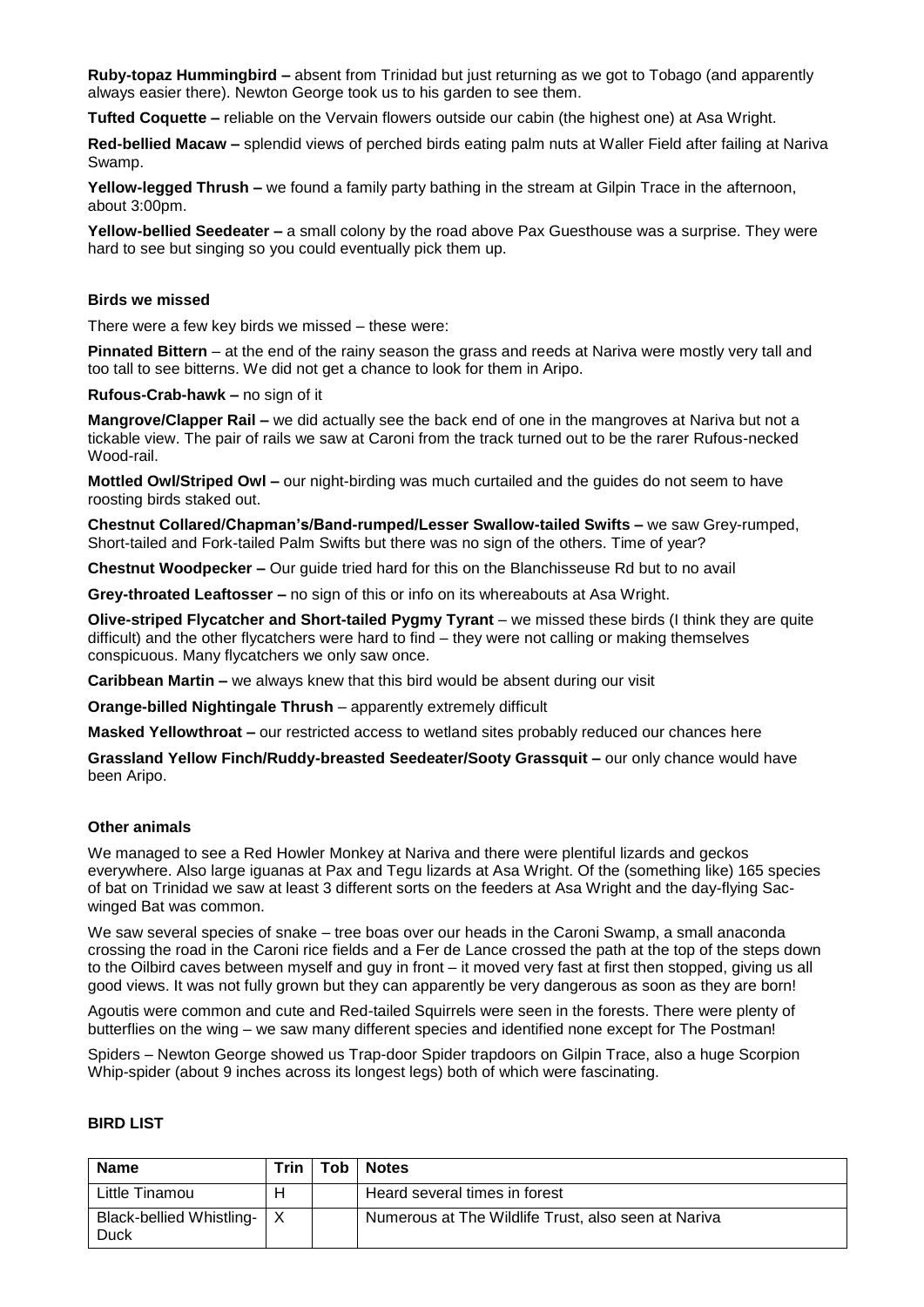| <b>Blue-winged Teal</b>      | X                       |                | 2 flyover birds at Caroni Swamp                                                |
|------------------------------|-------------------------|----------------|--------------------------------------------------------------------------------|
| Rufous-vented<br>Chachalaca  |                         | X              | A small resident group at Bluewaters and on Little Tobago                      |
| <b>Trinidad Piping-Guan</b>  | X                       |                | 5 birds at the viewing point near Grande Riviere                               |
| <b>Red-billed Tropicbird</b> |                         | $\overline{X}$ | Little Tobago                                                                  |
| Magnificent Frigatebird      | X                       | X              | Very common on the coasts of Tobago, also on Trinidad                          |
| Brown Booby                  |                         | $\overline{X}$ | Little Tobago                                                                  |
| Red-footed Booby             |                         | X              | Little Tobago                                                                  |
| Anhinga                      | X                       |                | The Wildlife Trust                                                             |
| <b>Brown Pelican</b>         | X                       | X              | Numerous on Tobago, also on Trinidad                                           |
| <b>Great Blue Heron</b>      | $\overline{X}$          |                | One or two at Waterloo Bay                                                     |
| <b>Great Egret</b>           | $\overline{\mathsf{x}}$ |                | One or two at Waterloo Bay                                                     |
| Snowy Egret                  | X                       |                | A few at Waterloo Bay, roosting at Caroni Swamp                                |
| Little Blue Heron            | $\overline{X}$          |                | Numerous at Waterloo Bay and Caroni Swamp                                      |
| <b>Tricolored Heron</b>      | $\overline{X}$          |                | At Waterloo Bay and Caroni Swamp                                               |
| Cattle Egret                 | $\overline{\mathsf{x}}$ | $\overline{X}$ | Small numbers with cattle or goats                                             |
| <b>Striated Heron</b>        | X                       |                | Nariva, Wildlife Trust and Caroni                                              |
| <b>Scarlet Ibis</b>          | $\overline{X}$          |                | Feeding on the beach at Waterloo Bay and of course at Caroni<br>Swamp          |
| <b>Black Vulture</b>         | X                       |                | Common on Trinidad, huge numbers roosting at Waller Field                      |
| <b>Turkey Vulture</b>        | $\overline{X}$          |                | Common Trinidad                                                                |
| Osprey                       | $\overline{X}$          | X              | Waterloo Bay and Little Tobago                                                 |
| <b>Pearl Kite</b>            | $\overline{X}$          |                | Perched on a dead tree in a village near Nariva Swamp                          |
| Ornate Hawk-Eagle            | H                       |                | Heard calling on the Blanchisseuse Rd, as it soared, out of sight,<br>overhead |
| Long-winged Harrier          | $\overline{X}$          |                | Fabulous views at Nariva Swamp                                                 |
| <b>Common Black Hawk</b>     | X                       |                | Seen soaring from the Pax road and Asa Wright                                  |
| Savanna Hawk                 | $\overline{X}$          |                | Excellent views on the approach road to Aripo Research Station                 |
| <b>White Hawk</b>            | $\overline{X}$          |                | Seen soaring from the Pax road and Asa Wright                                  |
| Gray-lined Hawk              | $\mathsf{X}$            |                | Seen a number of times both soaring and flying in a number of<br>locations     |
| <b>Broad-winged Hawk</b>     | X                       | X              | Seen soaring from the Pax road and Asa Wright                                  |
| Short-tailed Hawk            | $\overline{X}$          |                | Only seen once                                                                 |
| Zone-tailed Hawk             | $\overline{X}$          |                | Seen well from the Pax road and elsewhere                                      |
| Rufous-necked Wood-<br>Rail  | $\sf X$                 |                | A pair in the mangroves next to the tarmac track at Caroni Swamp               |
| <b>Purple Gallinule</b>      | X                       |                | Nariva Swamp, The Wildlife Trust                                               |
| <b>Common Gallinule</b>      | $\overline{\mathsf{x}}$ |                | Nariva Swamp, The Wildlife Trust                                               |
| Limpkin                      | X                       |                | Nariva Swamp, The Wildlife Trust                                               |
| <b>Black-necked Stilt</b>    | $\overline{X}$          |                | Waterloo Bay                                                                   |
| <b>Black-bellied Plover</b>  | X                       |                | Waterloo Bay                                                                   |
| Southern Lapwing             | $\mathsf{X}$            |                | Waterloo Bay and Carli Bay (on the grass in the little park)                   |
| Semipalmated Plover          | X                       |                | Waterloo Bay                                                                   |
| Wattled Jacana               | X                       |                | Nariva Swamp, The Wildlife Trust                                               |
| Whimbrel                     | X                       |                | Waterloo Bay                                                                   |
| Ruddy Turnstone              | X                       | X              | Waterloo Bay and Bluewaters Inn                                                |
| Red Knot                     | $\overline{X}$          |                | One at Waterloo Bay                                                            |
| Western Sandpiper            | X                       |                | Common at Waterloo Bay                                                         |
| Short-billed Dowitcher       | X                       |                | Waterloo Bay                                                                   |
| Spotted Sandpiper            | $\overline{X}$          |                | Several on rivers and by mangroves                                             |
| Willet                       | X                       |                | Waterloo Bay                                                                   |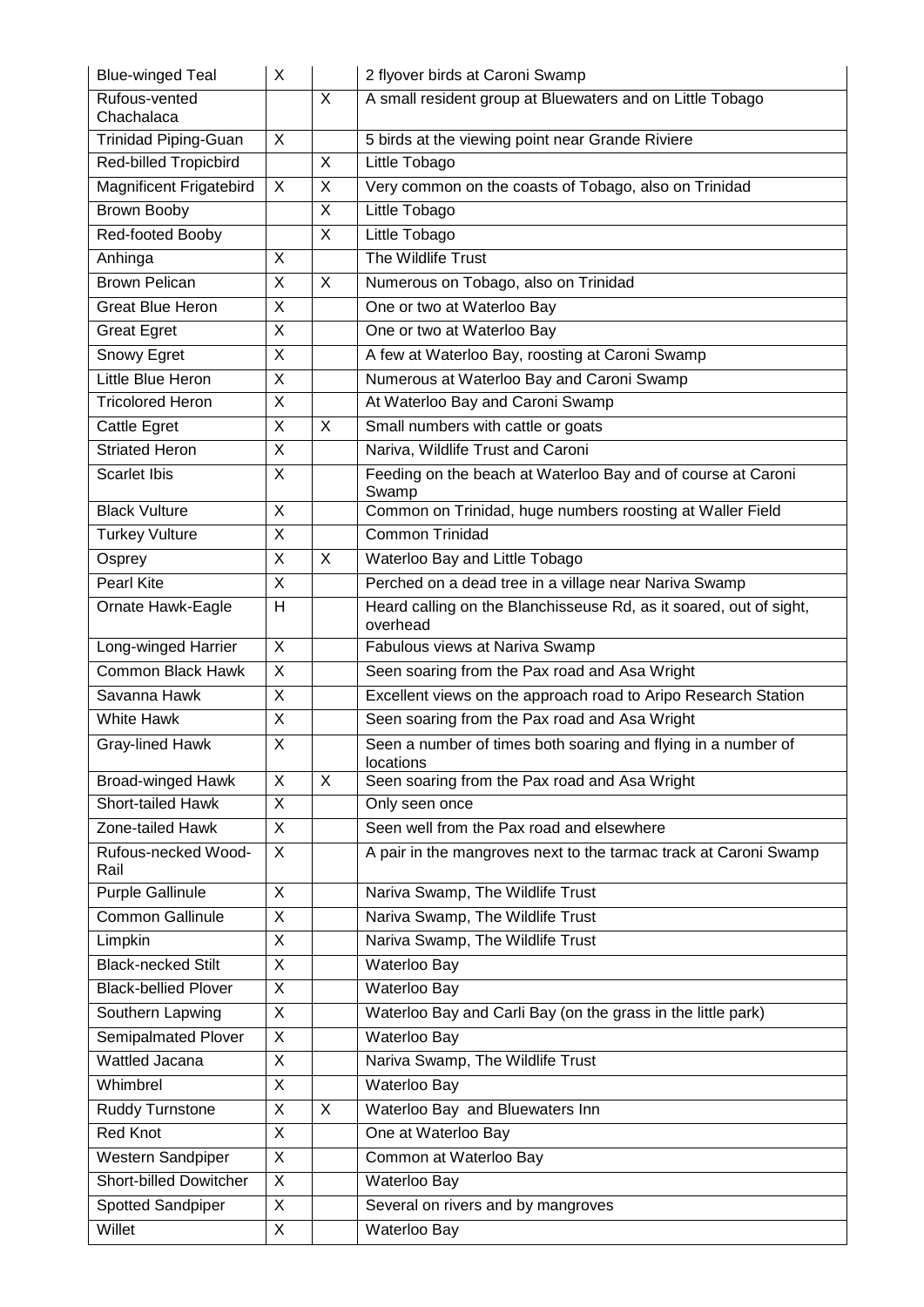| <b>Lesser Yellowlegs</b>      | X                       |                         | Waterloo Bay                                                                                                                                                                                             |
|-------------------------------|-------------------------|-------------------------|----------------------------------------------------------------------------------------------------------------------------------------------------------------------------------------------------------|
| Lesser Black-backed           | X                       |                         | <b>Brickfield</b>                                                                                                                                                                                        |
| Gull<br><b>Laughing Gull</b>  | X                       |                         | Brickfield and Waterloo Bay                                                                                                                                                                              |
| Royal Tern                    | X                       | X                       | <b>Brickfield</b>                                                                                                                                                                                        |
| <b>Black Skimmer</b>          | X                       |                         |                                                                                                                                                                                                          |
|                               | $\overline{X}$          |                         | <b>Brickfield</b>                                                                                                                                                                                        |
| Rock Pigeon                   |                         |                         | Feral pigeons - very abundant in places                                                                                                                                                                  |
| Pale-vented Pigeon            |                         | X                       | Seen well at Bluewaters, also elsewhere on Tobago                                                                                                                                                        |
| <b>Common Ground-Dove</b>     | $\overline{\mathsf{x}}$ |                         | Only seen once - not common                                                                                                                                                                              |
| Ruddy Ground-Dove             | X                       | X                       | Extremely common in places on Trinidad especially Nariva                                                                                                                                                 |
| White-tipped Dove             | $\mathsf{X}$            | X                       | Seen well creeping along the lower path at Pax, seen in flight<br>elsewhere and also on Tobago                                                                                                           |
| Gray-fronted Dove             | X                       |                         | Seen only at Asa Wright, calling almost continuously                                                                                                                                                     |
| Greater Ani                   | $\overline{X}$          |                         | Nariva Swamp                                                                                                                                                                                             |
| Smooth-billed Ani             | X                       |                         | Nariva Swamp                                                                                                                                                                                             |
| <b>Striped Cuckoo</b>         | X                       |                         | Perched on wires near Arena Forest                                                                                                                                                                       |
| Squirrel Cuckoo               | $\overline{\mathsf{x}}$ |                         | Seen once in trees on the W side of Nariva Swamp                                                                                                                                                         |
| <b>Tropical Screech-Owl</b>   | X                       |                         | Excellent views of a roosting bird at Caroni Swamp                                                                                                                                                       |
| Ferruginous Pygmy-            | $\overline{X}$          |                         | Kenny's recording brought in a real one in - a very angry little owl!                                                                                                                                    |
| Owl                           |                         |                         |                                                                                                                                                                                                          |
| Short-tailed Nighthawk        | X                       |                         | A bird seen from the veranda at Asa Wright when it was getting<br>pretty dark. No sign of it the following night.                                                                                        |
| White-tailed Nightjar         |                         | X                       | At least 6 birds on Flagstaff Hill road, Tobago, at dusk                                                                                                                                                 |
| Common Potoo                  |                         | $\mathsf{X}$            | Two roosting birds located by Newton George on Tobago, near the                                                                                                                                          |
|                               |                         |                         | road to Argyle Falls.                                                                                                                                                                                    |
| Oilbird                       | X                       |                         | Asa Wright                                                                                                                                                                                               |
| Short-tailed Swift            | $\overline{X}$          | X                       | The common swift but not seen very often or well                                                                                                                                                         |
| Gray-rumped Swift             | X                       |                         | At Asa Wright and Blanchisseuse Road                                                                                                                                                                     |
| Fork-tailed Palm-Swift        | $\overline{X}$          |                         | <b>Waller Field</b>                                                                                                                                                                                      |
| White-necked Jacobin          | X                       | X                       | Regular at all feeders on both islands                                                                                                                                                                   |
| Rufous-breasted               | X                       | X                       | Occasional on feeders at Pax and Newton George's home, on Torch                                                                                                                                          |
| Hermit                        |                         |                         | Ginger at Asa Wright                                                                                                                                                                                     |
| <b>Green Hermit</b>           | X                       |                         | Occasional on feeders at Pax                                                                                                                                                                             |
| Little Hermit                 | X                       |                         | On flowers at Pax and Asa Wright, rarely at feeders                                                                                                                                                      |
| Ruby-topaz<br>Hummingbird     |                         | X                       | Not seen on Trinidad (they leave the island for several months),<br>seen at Newton George's home at Speyside on Tobago - I am not<br>clear whether they had just arrived or had actually never been away |
| Green-throated Mango          | X                       |                         | Good views of a single bird on the Caroni Swamp boat trip                                                                                                                                                |
| <b>Black-throated Mango</b>   | X                       |                         | Fairly common at feeders at Pax and Asa Wright                                                                                                                                                           |
| <b>Tufted Coquette</b>        | X                       |                         | On Vervain flowers at Asa Wright and at the Guan viewing spot                                                                                                                                            |
| Long-billed Starthroat        | X                       |                         | Occasional on feeders at Pax                                                                                                                                                                             |
| <b>Blue-tailed Emerald</b>    | $\mathsf{X}$            |                         | Occasionally seen on the Pax road and on the Pax feeders                                                                                                                                                 |
| <b>Blue-chinned Sapphire</b>  | X                       |                         | Seen mostly away from feeders in a range of locations                                                                                                                                                    |
| <b>White-tailed Sabrewing</b> |                         | $\overline{\mathsf{x}}$ | Several birds seen at Gilpin Trace                                                                                                                                                                       |
| White-chested                 | $\sf X$                 |                         | Common at feeders                                                                                                                                                                                        |
| Emerald                       |                         |                         |                                                                                                                                                                                                          |
| Copper-rumped<br>Hummingbird  | X                       | X                       | Very common at feeders, defends feeders from all comers!                                                                                                                                                 |
| Green-backed Trogon           | $\sf X$                 |                         | Seen several times in any kind of forest, often near habitation                                                                                                                                          |
| <b>Collared Trogon</b>        |                         | X                       | Only seen on the Blanchisseuse Road                                                                                                                                                                      |
| <b>Trinidad Motmot</b>        |                         | $\overline{\mathsf{x}}$ | Not seen on Trinidad, though heard at Asa Wright. Seen well at                                                                                                                                           |
|                               |                         |                         | Bluewaters Inn and on the moutain road.                                                                                                                                                                  |
| Ringed Kingfisher             | X                       |                         | Mangroves at Nariva and Caroni                                                                                                                                                                           |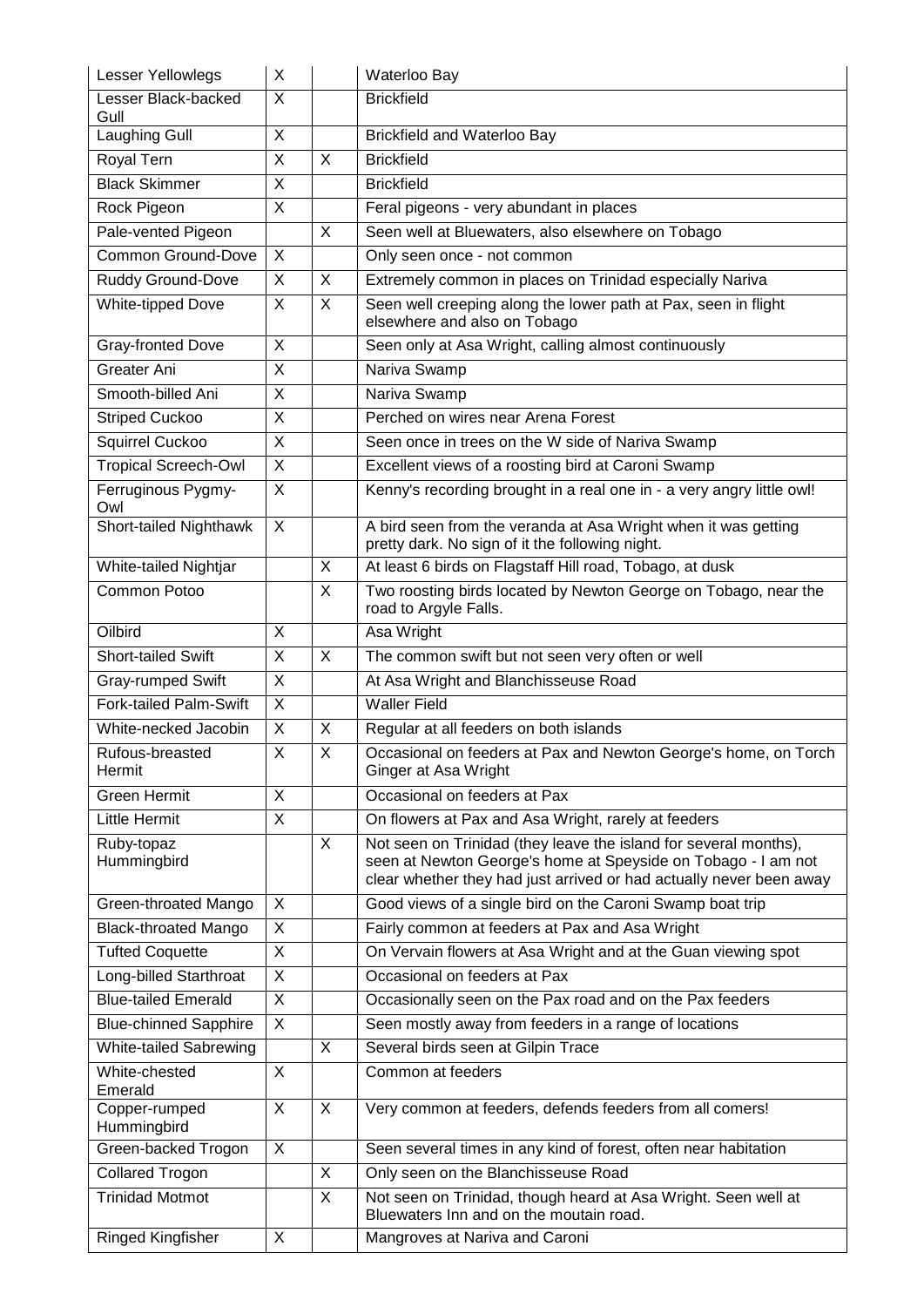| <b>Belted Kingfisher</b>          |                         | X            | By the sea at Speyside                                                                                                               |
|-----------------------------------|-------------------------|--------------|--------------------------------------------------------------------------------------------------------------------------------------|
| Green Kingfisher                  | X                       | $\times$     | Mangroves at Nariva and The Wildlife Trust                                                                                           |
| American Pygmy<br>Kingfisher      | $\mathsf{X}$            |              | Caroni Swamp - one bird flew past                                                                                                    |
| Rufous-tailed Jacamar             | X                       | X            | Seen at Pax and the Blanchisseuse Road on Trinidad, and Starwood<br>Trace and the mountain road on Tobago                            |
| Channel-billed Toucan             | X                       |              | Nariva Swamp parrot roost, the guan viewing point and elsewhere                                                                      |
| Red-crowned                       |                         | X            | Excellent views at Bluewaters Inn, also on the mountain road                                                                         |
| Woodpecker                        |                         |              |                                                                                                                                      |
| Red-rumped<br>Woodpecker          | X                       |              | Seen several times in forests                                                                                                        |
| Golden-olive                      | $\overline{X}$          |              | Seen several times in forests                                                                                                        |
| Woodpecker<br>Lineated Woodpecker | $\overline{\mathsf{x}}$ |              | Seen on the Blanchisseuse Road                                                                                                       |
| Crimson-crested                   | X                       |              | Seen on the Blanchisseuse Road at a well-known site in Morne Bleu                                                                    |
| Woodpecker<br>Yellow-headed       | X                       |              | Nariva Swamp                                                                                                                         |
| Caracara                          |                         |              |                                                                                                                                      |
| <b>Crested Caracara</b>           | $\overline{X}$          |              | Nariva Swamp                                                                                                                         |
| <b>Bat Falcon</b>                 | X                       |              | One flying down the valley below the rear Pax veranda at dusk                                                                        |
| Peregrine Falcon                  | $\overline{\mathsf{x}}$ | X            | One at the Caroni rice fields and one on Little Tobago                                                                               |
| <b>Lilac-tailed Parrotlet</b>     | $\overline{X}$          |              | Poor views of two small flocks flying high at Arena Forest                                                                           |
| <b>Blue-headed Parrot</b>         | $\mathsf{X}$            |              | Two small flocks in flight at Morne Bleu in the afternoon                                                                            |
| <b>Yellow-crowned Parrot</b>      | $\overline{X}$          |              | A number of birds at the parrot roost at Nariva Swamp                                                                                |
| Orange-winged Parrot              | X                       | X            | Common at Pax and many other places. Huge numbers on Flagstaff<br>Hill in Tobago                                                     |
| Green-rumped<br>Parrotlet         | X                       |              | Pairs seen in a number of places in the lowlands. Excellent views of<br>a pair in a very large tree just outside the Pax front door. |
| <b>Red-bellied Macaw</b>          | $\overline{\mathsf{x}}$ |              | About 25 birds coming in to roost at Waller Field, excellent views of<br>perched birds eating fruit                                  |
| <b>Great Antshrike</b>            | X                       |              | One pair seen from the Discovery Trail at Asa Wright                                                                                 |
| <b>Black-crested</b><br>Antshrike | X                       |              | Several birds called in along the tarmac path at Caroni                                                                              |
| <b>Barred Antshrike</b>           | X                       | X            | A striking but quite common bird in gardens and secondary habitat                                                                    |
| <b>Plain Antvireo</b>             |                         | $\mathsf{X}$ | Only seen well at Gilpin Trace                                                                                                       |
| White-flanked Antwren             | X                       |              | In the forest above Pax                                                                                                              |
| White-fringed Antwren             |                         | X            | On an overgrown bank next to the mountain road on Tobago                                                                             |
| <b>Silvered Antbird</b>           | X                       |              | A pair in the mangroves by a river bridge at Nariva Swamp                                                                            |
| White-bellied Antbird             | $\overline{\mathsf{x}}$ |              | Poor views of a female at Asa Wright. This apparently quite common                                                                   |
|                                   |                         |              | bird almost completely eluded us.                                                                                                    |
| <b>Black-faced Antthrush</b>      | X                       |              | A singing bird was whistled in (by me!) on the Discovery Trail at Asa<br>Wright                                                      |
| Olivaceous                        |                         | X            | Good views of this potential split on the mountain road on Tobago                                                                    |
| Woodcreeper<br>Plain-brown        | X                       |              | Seen well at Arena Forest, also Blanchisseuse Road                                                                                   |
| Woodcreeper                       |                         |              |                                                                                                                                      |
| Cocoa Woodcreeper                 | X                       |              | Seen in the forest above Pax                                                                                                         |
| Straight-billed<br>Woodcreeper    | X                       |              | Called in by the guide on the Caroni Swamp boat trip                                                                                 |
| Streak-headed<br>Woodcreeper      | X                       |              | Arena Forest and elsewhere                                                                                                           |
| <b>Streaked Xenops</b>            | X                       |              | <b>Blanchisseuse Road at Morne Bleu</b>                                                                                              |
| Yellow-chinned<br>Spinetail       | X                       |              | Nariva Swamp, next to its huge nest                                                                                                  |
| Stripe-breasted<br>Spinetail      |                         | X            | Newton George found this little mouse-like bird for us on Gilpin<br>Trace and we had great views                                     |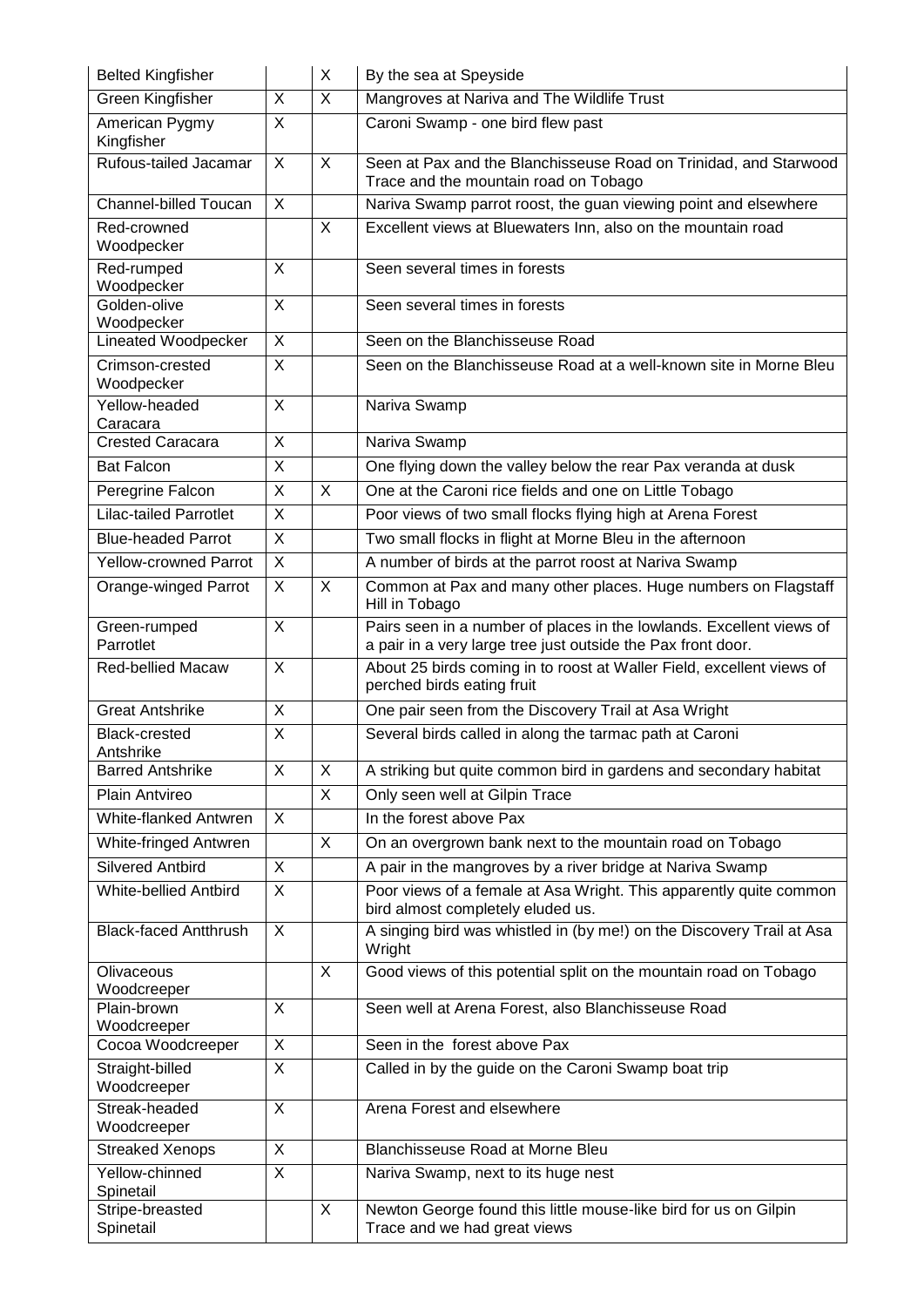| Southern Beardless-<br>Tyrannulet | X                       |                | Seen several times at Pax and in forest                                                                                                                                                                                                                                         |
|-----------------------------------|-------------------------|----------------|---------------------------------------------------------------------------------------------------------------------------------------------------------------------------------------------------------------------------------------------------------------------------------|
| <b>Forest Elaenia</b>             | X                       |                | Only seen once, on the Pax road                                                                                                                                                                                                                                                 |
| Yellow-bellied Elaenia            | $\overline{X}$          | $\overline{X}$ | Seen several times at the edge of forest                                                                                                                                                                                                                                        |
| Ochre-bellied<br>Flycatcher       | X                       |                | Only seen once, on the Pax road                                                                                                                                                                                                                                                 |
| Yellow-olive Flycatcher           | $\overline{X}$          |                | Only seen once, on the Pax road                                                                                                                                                                                                                                                 |
| Yellow-breasted<br>Flycatcher     | X                       |                | This supposedly common bird had eluded us so Kenny called one in<br>at Caroni Swamp                                                                                                                                                                                             |
| Euler's Flycatcher                | $\sf X$                 |                | Only seen once, on the Pax road                                                                                                                                                                                                                                                 |
| Olive-sided Flycatcher            | $\overline{X}$          |                | On outskirts of Arena Forest                                                                                                                                                                                                                                                    |
| <b>Fuscous Flycatcher</b>         | X                       | X              | An apparently rare bird on Trinidad but we saw it twice, both times<br>with experienced guides who confirmed the identity - once on the<br>edge of the forest at Pax and once at a spot just beyond the Guan<br>viewing point. Also seen briefly on the mountain road in Tobago |
| Pied Water-Tyrant                 | X                       |                | Nariva Swamp and Caroni rice fields                                                                                                                                                                                                                                             |
| White-headed Marsh<br>Tyrant      | $\overline{X}$          |                | Nariva Swamp                                                                                                                                                                                                                                                                    |
| Venezuelan Flycatcher             |                         | X              | On the mountain road in Tobago but also heard on Starwood Trace                                                                                                                                                                                                                 |
| Brown-crested<br>Flycatcher       | X                       | X              | Several on the Pax road on one day, a regular bird in the gardens at<br><b>Bluewaters Inn</b>                                                                                                                                                                                   |
| <b>Great Kiskadee</b>             | $\overline{X}$          |                | Common on Trinidad                                                                                                                                                                                                                                                              |
| Boat-billed Flycatcher            | X                       |                | Only one seen well, demolishing a huge bug in the tree outside Pax<br>Guesthouse                                                                                                                                                                                                |
| Piratic Flycatcher                | $\overline{X}$          |                | One seen, at the parrot roost at Nariva                                                                                                                                                                                                                                         |
| <b>Sulphury Flycatcher</b>        | $\overline{\mathsf{x}}$ |                | Seen well at Waller Field                                                                                                                                                                                                                                                       |
| <b>Tropical Kingbird</b>          | X                       | X              | Common                                                                                                                                                                                                                                                                          |
| <b>Gray Kingbird</b>              | $\overline{\mathsf{x}}$ | X              | A few on Trinidad, quite common on Tobago                                                                                                                                                                                                                                       |
| <b>Bearded Bellbird</b>           | $\overline{X}$          |                | A good scope view from the Asa Wright veranda; otherwise they<br>could be heard very well and very loudly on the Discovery Trail but<br>we could never see them. I think help from a guide was required!                                                                        |
| <b>Blue-backed Manakin</b>        |                         | X              | Seen poorly at Gilpin Trace, but not a new bird for us so we did not<br>try for better views                                                                                                                                                                                    |
| White-bearded<br>Manakin          | X                       |                | The lek on the Discovery Trail at Asa Wright was deserted the first<br>time we visited in the afternoon, but was very lively in the morning at<br>7:00 am.                                                                                                                      |
| Golden-headed<br>Manakin          | X                       |                | Not lekking but several males seen well on the Blanchisseuse Road                                                                                                                                                                                                               |
| <b>Black-tailed Tityra</b>        | X                       |                | Only seen once - 3 birds at the Guan viewing spot                                                                                                                                                                                                                               |
| Rufous-browed<br>Peppershrike     | $\mathsf{X}$            |                | Heard often - seen well on the Blanchisseuse Road                                                                                                                                                                                                                               |
| <b>Scrub Greenlet</b>             |                         | X              | Seen easily on Tobago at Starwood Trace, Flagstaff Hill and the<br>mountain road                                                                                                                                                                                                |
| Golden-fronted<br>Greenlet        | X                       |                | Seen several times - Arena Forest, Blanchisseuse Road                                                                                                                                                                                                                           |
| Southern Rough-<br>winged Swallow | X                       |                | Common                                                                                                                                                                                                                                                                          |
| <b>Gray-breasted Martin</b>       | X                       |                | Common                                                                                                                                                                                                                                                                          |
| White-winged Swallow              | X                       |                | Quite common in open habitat                                                                                                                                                                                                                                                    |
| House Wren                        | $\overline{X}$          | $\overline{X}$ | Common                                                                                                                                                                                                                                                                          |
| Rufous-breasted Wren              | X                       | X              | Quite common in edge of forest habitats but hard to see well. Lovely<br>but very variable song.                                                                                                                                                                                 |
| Long-billed Gnatwren              | X                       |                | Seen once in Arena Forest                                                                                                                                                                                                                                                       |
| Yellow-legged Thrush              |                         | X              | Gilpin Trace in the afternoon                                                                                                                                                                                                                                                   |
| Cocoa Thrush                      | X                       |                | Best views at Pax in the early morning but also seen elsewhere in<br>forest                                                                                                                                                                                                     |